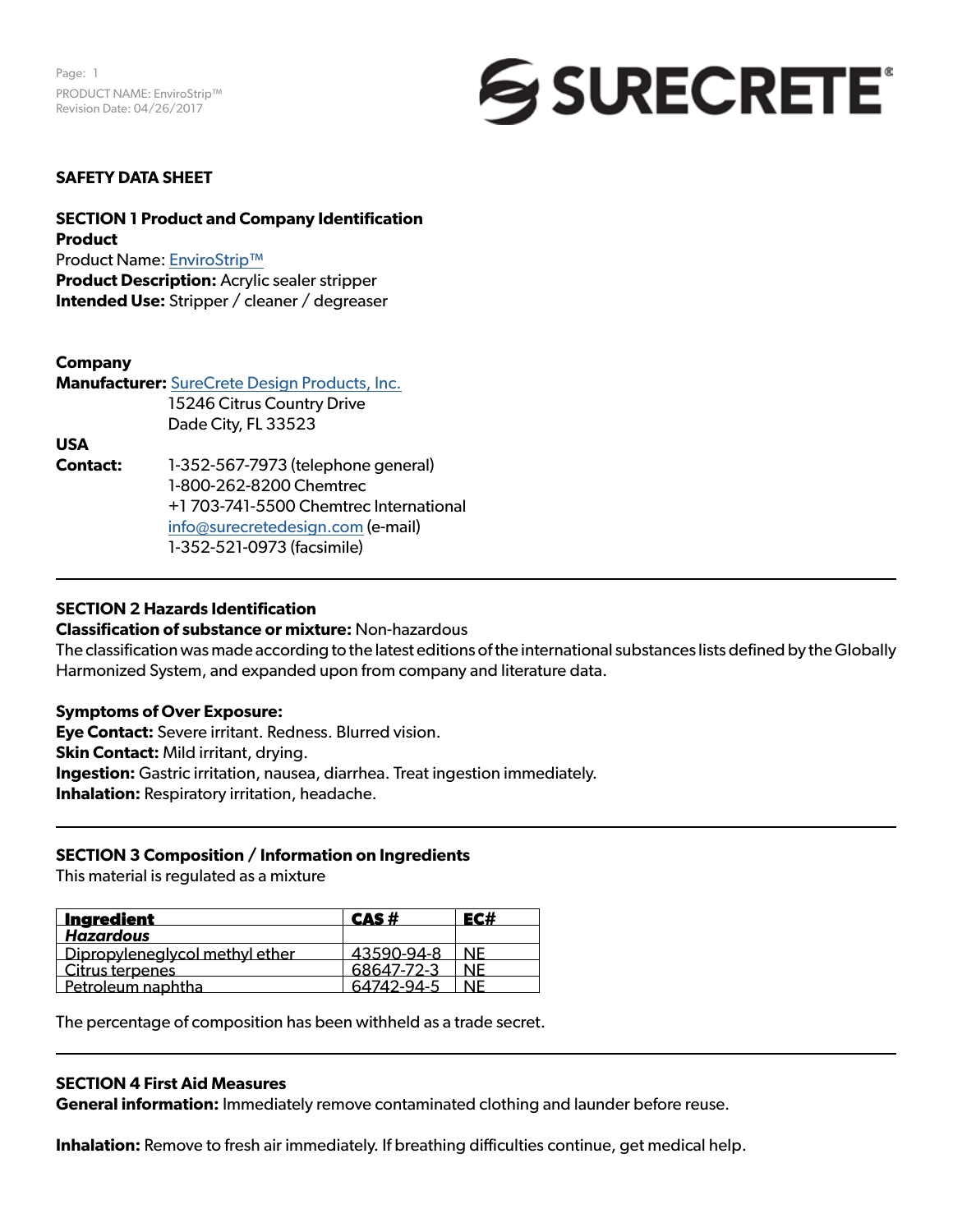

**Skin Contact:** Wash contact areas with soap and water. Remove contaminated clothing and launder before re-use.

**Eye Contact:** Wash affected eyes for at least 15 minutes under running water with eyelids held open. Remove contact lenses if present. Consult an eye specialist immediately.

**Ingestion:** Rinse mouth with water. Do not induce vomiting. GET IMMEDIATE MEDICAL HELP. Never give any-thing by mouth to an unconscious person.

## **SECTION 5 Fire Fighting Measures**

**Suitable Extinguishing Media:** Use extinguishing measures that are appropriate to local circumstances and the surrounding environment.

**Special Hazards Arising from the Substance or Mixture:** No further relevant information available.

**Flammability of the Product:** Non-flammable.

**Auto-Ignition Temperature:** Not Available.

**Products of Combustion:** CO, Organic Vapors.

**Fire Hazards in Presence of Various Substances:** Non-flammable. Non-Flammable in presence of open flames.

**Explosion Hazards in Presence of Various Substances:** Non-explosive in presence of physical shocks.

**Special Remarks on Fire Hazards:** Containers exposed to high heat may boil over and boil off flammable solvent fumes.

## **SECTION 6 Accidental Release Measures**

**Personal precautions, protective equipment and emergency procedures:** Wear protective equipment (See section VIII). Keep unprotected persons away.

**Spill Response:** Extinguish all open flames. Soak up on absorbent material and place in a sealable container.

**Waste Disposal:** Seal container and dispose of in accordance with all state and federal regulations.

### **SECTION 7 Handling and Storage**

### **Handling**

**Precautions for safe handling:** Wash hands after using. Do not contaminate food or feed stuffs. Store in the original container, tightly sealed at room temperature.

**Information about protection against explosions and fires:** No special measures required.

### **Storage**

**Requirements to be met by storerooms and receptacles:** Store in original sealable container, tightly sealed at room temperature.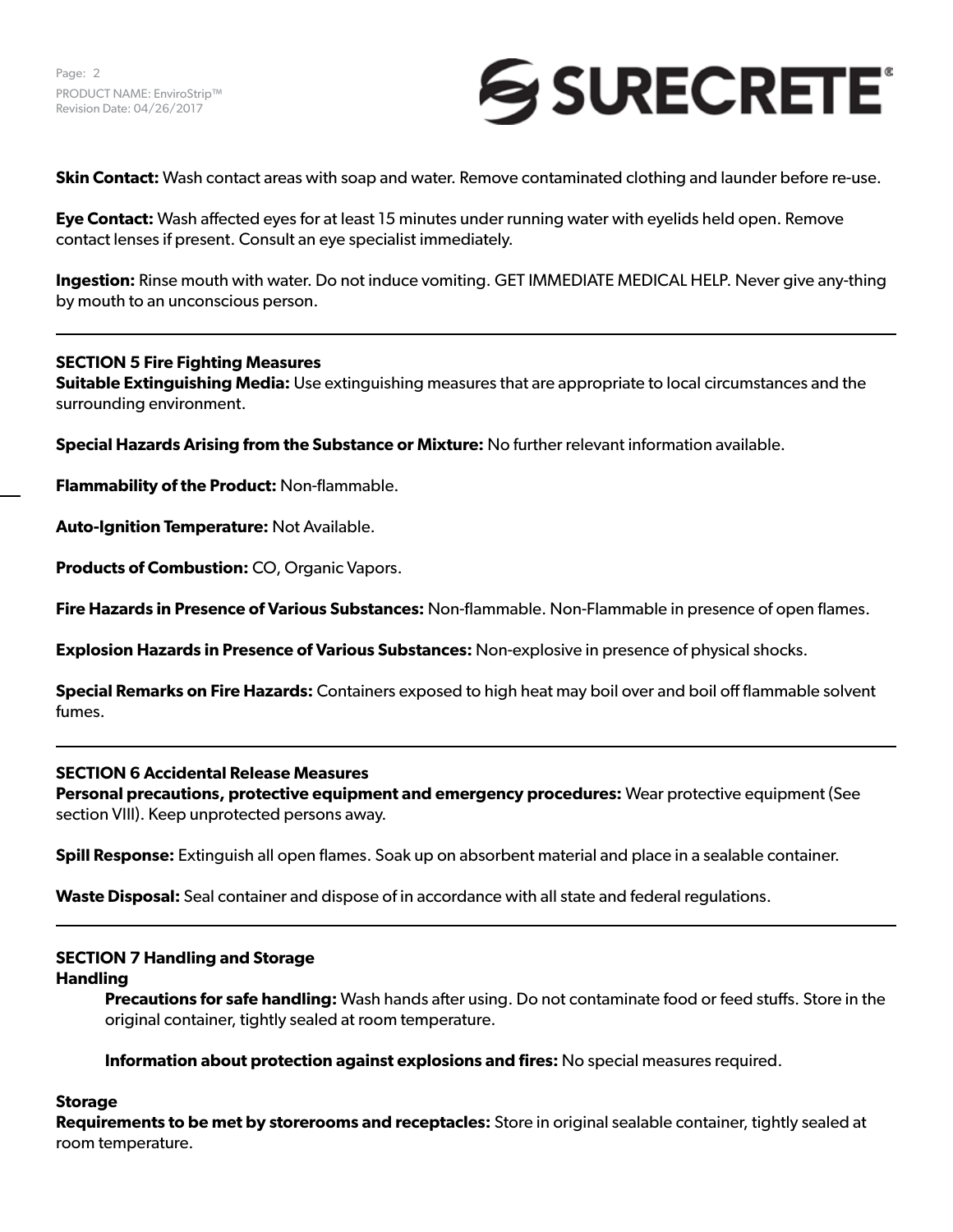

**Specific end use(s):** No further relevant information available - Follow all label directions and precau-tions.

## **SECTION 8 Exposure Control / Personal Protection**

**Exposure limit values:** No components with limit values require monitoring.

**General protective and hygienic measures:** Keep away from foodstuffs, beverages and feed. Remove all soiled and contaminated clothing, launder before reuse. Do not use in closed, unventilated areas. Local exhaust recommended.

### **Personal Protection:**

Hand protection: Protective Gloves. Wear solvent resistant gloves of adequate length to offer appropri-ate skin protection.

Eye protection: Safety glasses / goggles.

## **SECTION 9 Physical and Chemical Properties**

Appearance: Clear to slightly hazy liquid Physical state: Liquid Odor: Mild pH: 11 - 12 Initial boiling point and boiling range:  $\sim$ 100 $\degree$ C (212 F) Flash point: NA Auto-ignition: Product is not self-igniting Vapor pressure: NE Solubility (water): emulsifies

## **SECTION 10 Stability and Reactivity Thermal decomposition / conditions to be avoided:** No decomposition if used according to specifica-tions.

**Incompatible materials:** Strong oxidizing agents, Acids.

**Hazardous Decomposition Products:** CO, organic vapors.

**SECTION 11 Toxicological Information Acute toxicity: Primary irritant effect**  on the skin: May irritate skin on the eye: Severe irritant

**Sensitization:** No sensitizing effects known.

### **SECTION 12 Ecological Information**

**Aquatic toxicity:** No further relevant information available.

**Persistence and degradability:** No further relevant information available.